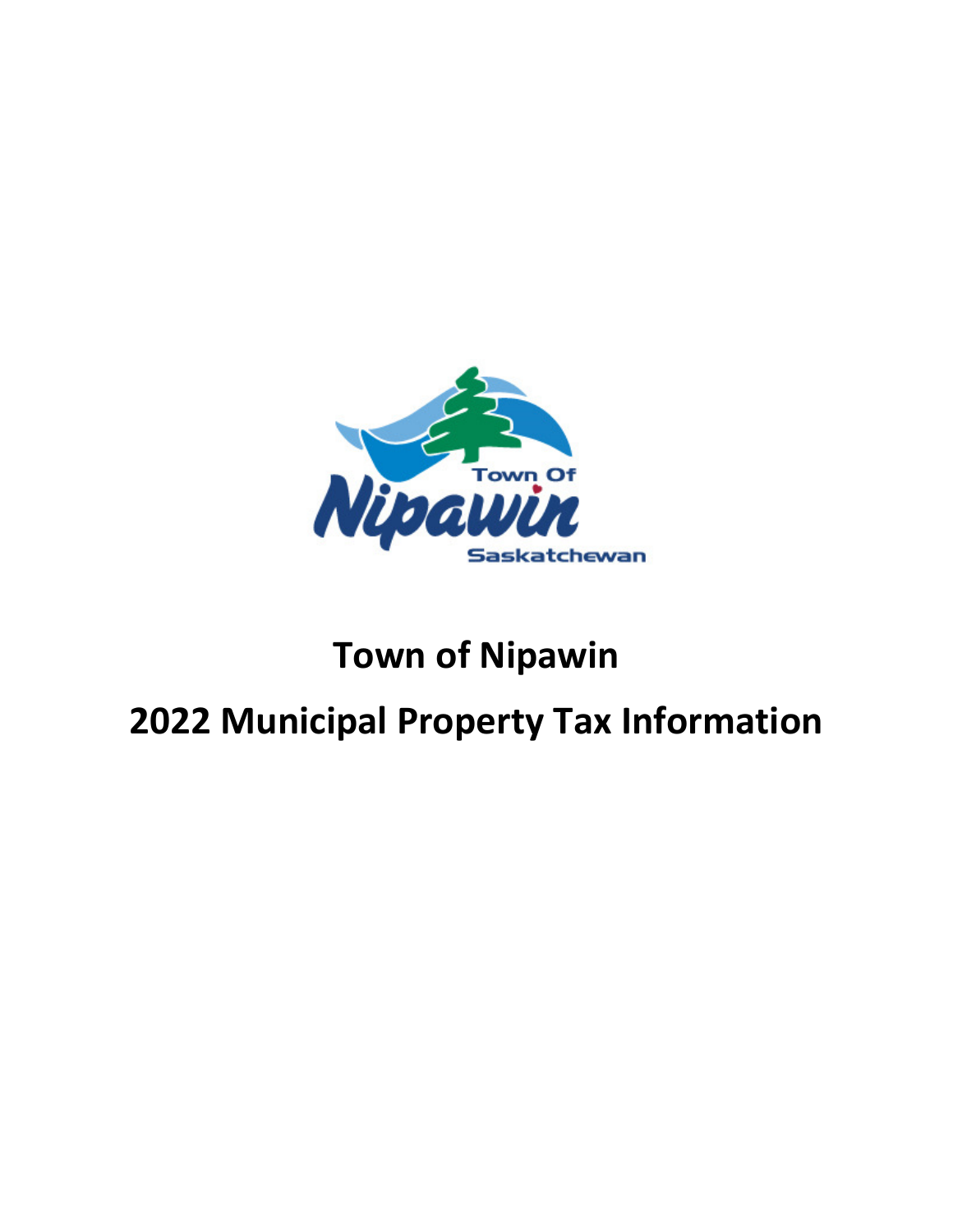# **Introduction**

Property tax is an important revenue source for the Town of Nipawin and funds both operational and capital needs for general operations (all operations of the Town except for the utility operations, which are solely funded through utility billings and revenues as mandated by the Province of Saskatchewan). Each year, the Town of Nipawin sets the municipal property tax rates using municipal tax tools available as legislated by the Province of Saskatchewan. The property tax tools used include the municipal mill rate, mill rate factor, and base tax. Below is an overview of the property tax rates for the Town of Nipawin.

# **Property Assessment**

Each year, the Saskatchewan Assessment Management Agency (SAMA) provides the assessment values to the Town of Nipawin for all properties within the municipal boundaries. The assessment values are provided in the spring and entered into the taxation database. Any properties with assessment value changes are mailed an assessment notice with information on how to appeal the assessment value if it is believed an error has been made. The opening of the assessment roll is also advertised in the local newspaper and The Saskatchewan Gazette.

Every four years, the province of Saskatchewan has a revaluation year, which brings property assessment values up to their calculated value as of a certain date. 2021 was a revaluation year for the province and brought assessed property values up to their calculated value as of January 1, 2019. The next revaluation year will be 2025 and will bring property values to their calculated value as of January 1, 2023.

Different classes of properties have different percentages of value (percentage of the assessed value that is taxable). The percentages of value are established by the Province of Saskatchewan. The percentages of value for the main tax classes found in the Town of Nipawin are:

- Commercial 85%
- Residential (including multi-residential & condominium) 80%
- Agricultural 55%

Once the assessment roll is open, values can be viewed online on SAMAView (www.sama.sk.ca). This allows for a property owner to compare their property's assessed values with other properties in the municipality. The assessment roll is also available for viewing at the Town Office while the roll is open.

## **Tax Tools – Base Tax**

Base tax is a tax that is levied on each property according to it's taxation class (for example: commercial, residential, or agricultural) and if it is a vacant property or an improved property (has taxable structures on the property).

The 2022 base tax rates are as follows:

| <b>Property Class</b> | Vacant     | <b>Improved</b> |
|-----------------------|------------|-----------------|
| <b>Commercial</b>     | \$1,350.00 | \$1,800.00      |
| Residential           | \$963.00   | \$1,284.00      |
| Agricultural          | \$642.00   | \$1,284.00      |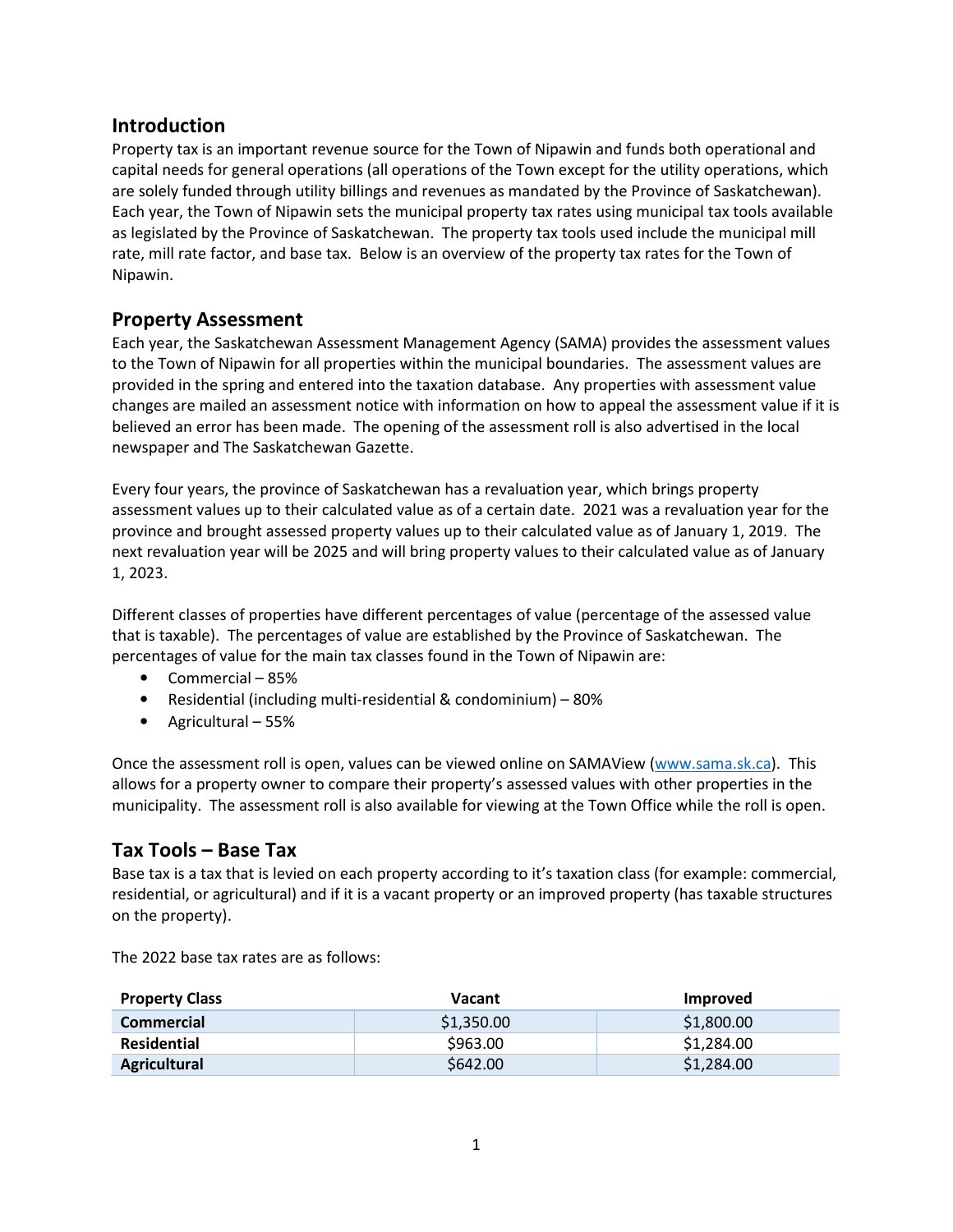# **Tax Tools – Mill Rate & Mill Rate Factor**

The mill rate and mill rate factors are set by Council each year. The mill rate tax is calculated for each property as follows:

Assessed Value / 1,000 X Percentage of Value X Mill Rate X Mill Rate Factor = Municipal Mill Rate Property Tax

The mill rate is one uniform rate for all properties. In 2022, the mill rate is **7.06 mills**. Mill rate factors are then used to assign a higher or lower mill rate property tax to different classes of properties. The mill rate factors in 2022 are as follows:

| <b>Property Class</b> | <b>Mill Rate Factor</b> |
|-----------------------|-------------------------|
| <b>Commercial</b>     | 2.68                    |
| Residential           | 0.92                    |
| Agricultural          | 0.76                    |

The mill rate property tax is then added to the base tax to equal the total municipal tax levy.

## **Local Improvement Levies**

Local improvement levies have been used for pavement projects in the Town of Nipawin. There are currently no local improvement levies in place.

## **Education Mill Rate Property Tax**

Each year, the Province of Saskatchewan sets the education mill rate for each property tax class. The Town of Nipawin is legislated to levy and collect this tax. All education property tax collected is remitted monthly to the Province of Saskatchewan. The education mill rate property tax is calculated as follows:

Assessed Value / 1,000 X Percentage of Value X Education Mill Rate = Education Mill Rate Property Tax

Please visit www.saskatchewan.ca for current education mill rates.

## **Property Tax Notice**

Property taxes are levied in June and payment is due by July 31<sup>st</sup>. The property tax notice includes the base tax, municipal mill rate tax, any applicable local improvement levies, and the education mill rate property tax. The property tax notice is mailed in June.

## **Penalties**

Penalties on unpaid taxes will be added at the following rates on the dates indicated below.

### **Current Property Taxes Owing:**

| Month                    | Rate |
|--------------------------|------|
| August 1st               | 1%   |
| September 1st            | 1%   |
| October 1st              | 1%   |
| November 1 <sup>st</sup> | 1%   |